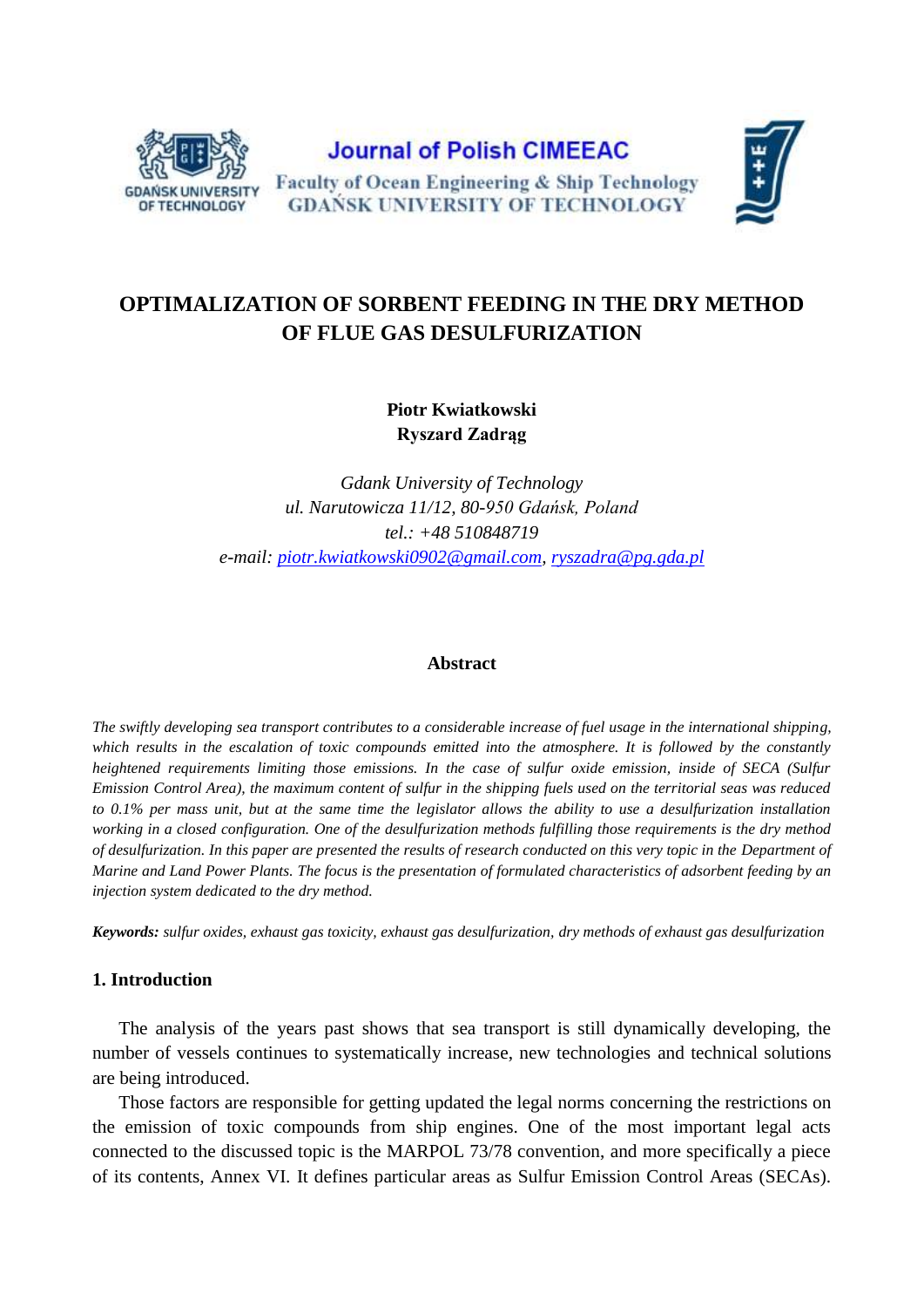Among these areas are the Baltic Sea, North Sea along with Canal La Manche, the area around North America and the Caribbean Sea as well as the areas of some harbors specified by IMO. It also prescribes the maximum content of sulfur in the shipping fuels used by sea vessels, which currently are placed at a 0.1% for ships located in SECAs and up to 3.5% in other areas (fig. 1.)

Meeting these requirements is associated with additional costs that shipowners must bear, and adaptation of the units themselves to the current regulations may take place in several ways:

- replacement of high sulfur fuel with low sulfur diesel fuel oil;
- use of alternative fuels such as LNG, methanol;
- equipping the unit with exhaust after-treatment systems.

The equipment of the unit with devices reducing the emission of sulfur oxides is synonymous with the need to incur investment costs for the reconstruction of the ship and the purchase of this equipment, while we can still use residual fuel. The use of distilled fuel does not require reconstruction of the ship, but it results in a significant increase in the purchase price of fuel, which is associated with very high costs with the intensive use of the ship.

In the case of using alternative fuels, the LNG bunkering facilities in ports are poorly developed, but more and more ports are opting for such installations.



*Fig. 1. Permissible percentage of sulfur in fuel [%] for diesel marine engines according to MARPOL 73/78 convention (Annex VI) [3]*

# **2. Dry installations of flue gas desulfurization**

One of the flue gas desulfurization systems is a relatively new dry method. Currently, it is used only to a small extent in shipbuilding. Dry processes are carried out by blowing an alkaline adsorbent into the furnace chamber, which reacts with the toxic compounds contained in the exhaust gas (they act on the principle of chemical absorption called chemisorption). Thanks to this process, harmful sulfur oxides are transformed into a stable end product.

The installation in question is equipped with a dry scrubber installed in the exhaust system directly behind the engine, to which toxic fumes move. In addition, many mechanical components such as valves, blowers, pipes or tanks are used in the system (the sorbent must be stored in a dry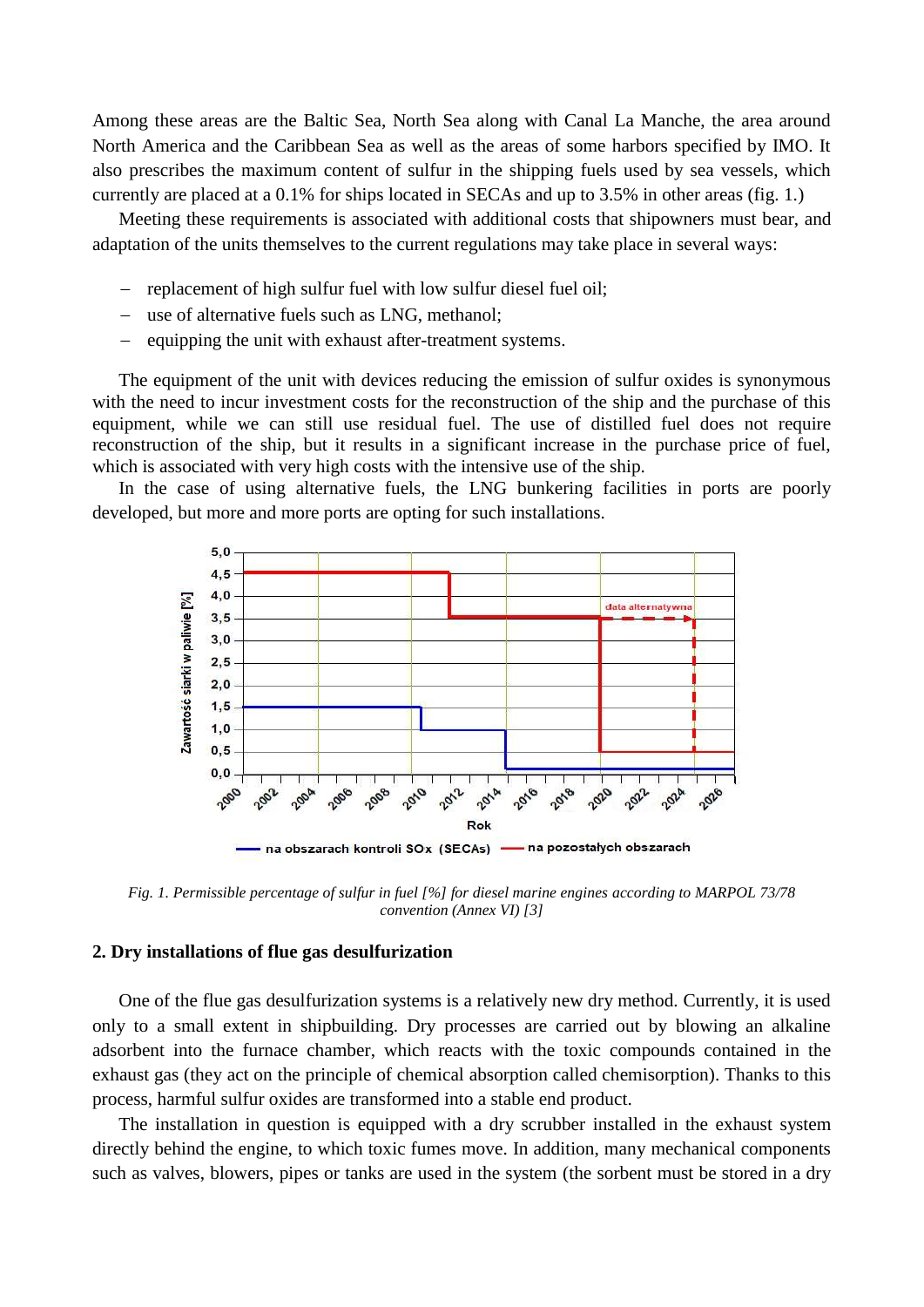environment). The system also consists of measuring devices used to control the emission of harmful substances and temperature indicators. The schematic diagram of such an installation is shown in Fig. 2.

The flue gas desulfurization process is as follows: exhaust gases flow into a special jet reactor placed on the flue gas duct, into which a dry adsorbent (solid) is injected, most often placed in the tank above the reactor. Then, the exhaust gas travels through the reactor and finds an adsorbent that retains the solids contained in them and absorbs toxic substances. Finally, the already cleansed exhaust gas flies out of the scrubber and is emitted into the atmosphere, and the used adsorbent is removed in the lower part of the reactor and stored in waste tanks placed under the reactor. The exhaust of units equipped with this system, staying in areas that do not require strict reduction of emissions of sulfur oxides to the atmosphere, can be removed to the atmosphere without having to go through the flue gas desulfurization process, by using a three-way valve.



*Fig. 2. Schematic diagram of dry flue gas desulfurization installation [4]*

# **3. Development of the characteristics of the adsorbent feeding through the injection system dedicated for the dry method**

One of the most important issues, regardless of the desulfurization method used, is the selection of the amount of sulfur oxide reducing agent. In the case of the dry method, it is the amount of adsorbent fed to the engine exhaust system. An equally important problem is also the method of its administration. Thus, for the dry adsorbent delivery system to be efficient, it must be susceptible to control signals. Among the most important of those signals is the injection pressure of the adsorbent, which determines both the quality of atomization and the amount of injected agent. Therefore, the main goal was to develop the characteristics of the adsorbent feed through a dedicated injection system for the dry method.

The characteristics were developed on the basis of empirical studies carried out on a laboratory bench for testing the method of dry sulfur desulphurization of a motor fueled with residual fuel in the Department of Marine and Land Power Plants at the Gdańsk University of Technology. The diagram of the test stand is presented in Fig. 4.

In the reactors used, the function of a fluidized bed reactor was combined with a countercurrent to exchange the adsorbent in a fluidized bed. This exchange takes place through the precipitation of reacted sodium bicarbonate on the grate, which is subsequently rotated causing the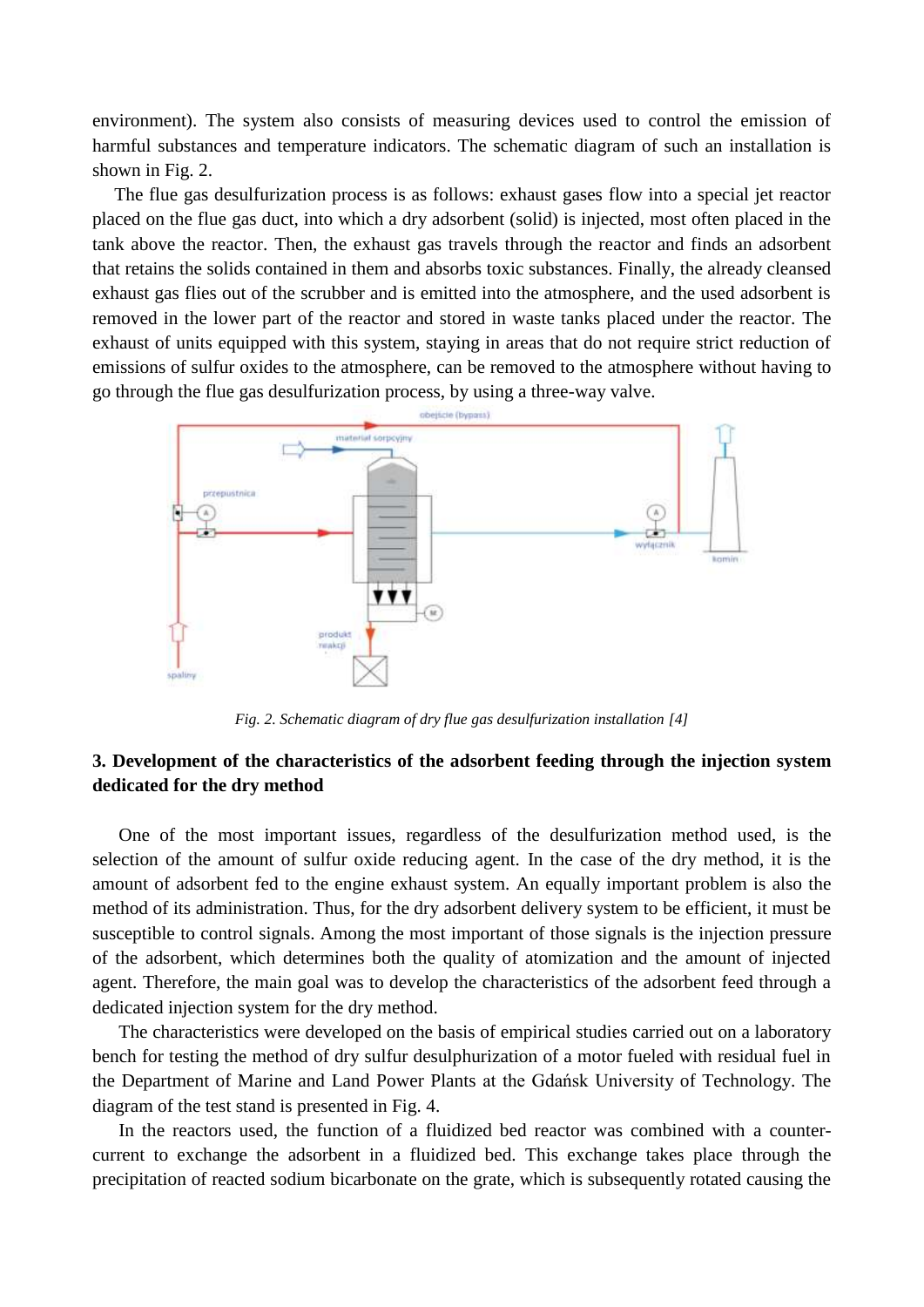medium to fall to the bottom of the reactor, and eventually the used adsorbent is removed by drainage. At the same time, a fresh adsorbent will be fed, thanks to the installation of adsorbent feed used in counter-current reactors. This combination positively affects the entire desulfurization process, because it allows continuous reduction of sulfur oxides while refreshing the fluidized bed.



*Fig. 4. Scheme of a laboratory test stand for dry flue gas desulfurization [1]*

The schematic diagram of the reactor feeding system for the reactor is presented in Fig. 5. The reactant with toxic compounds in exhaust emissions is sodium bicarbonate, with an average granulate diameter of about 140 - 150 μm. The adsorber is supplied to the process reactor in a stream of dry and purified compressed air in an amount of 5 to 15 kg / h (from 1.4 to 4.2 g / s).



*Fig. 5. Schematic diagram of the process reactor feeding system with an adsorbent [2]*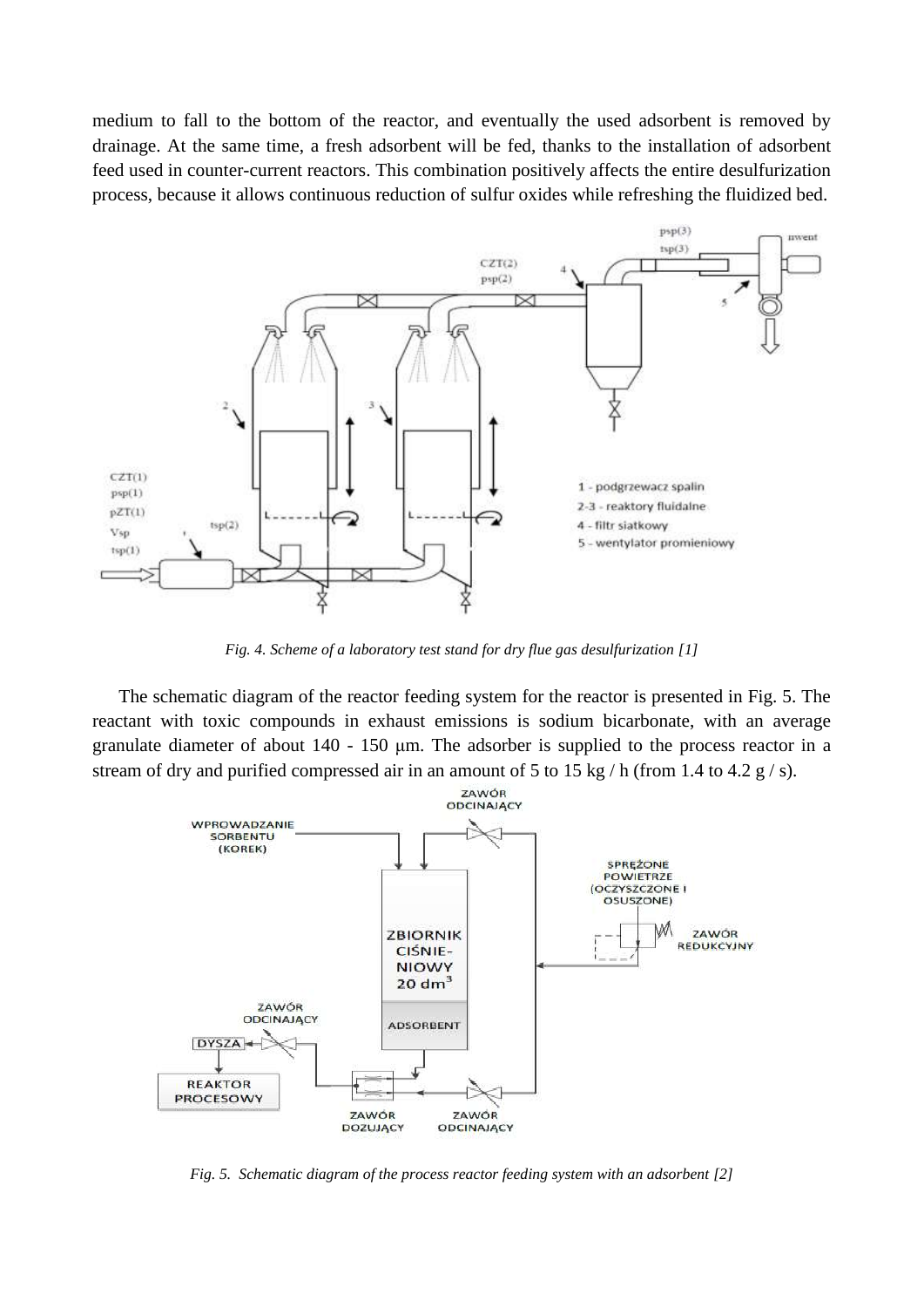The principle of the system operation is as follows: the compressor sucks air from the environment and compresses it to the required pressure (0.8 MPa), then cleansed and dried compressed air is fed into the system where it fulfills two functions: the first - supplying the pressure vessel, and the second - bringing the adsorbent to the nozzle and then to the process reactor. The sodium bicarbonate accumulated in the tank is directed to the dispensing valve, which smoothly adjusts the proportions between the air and the agent in order to optimally select the adsorbent flux.

The solution of the adsorbent supply system created for the needs of the laboratory stand (Figure 5) could not be used for private research related to the determination of the adsorbent injection characteristics due to the lack of control over the amount of injected agent. The main obstacle was the large volume of the pressure vessel used to collect the sodium bicarbonate and the considerable volume of the supply line connecting the control valve with the atomizer placed on the reactor column. Therefore, determining the mass consumption of bicarbonate at its injection into the reactor column would be burdened with a large error, or at least it would be arduous to take measurements. For this reason, a decision was made to conduct a spray test of sodium bicarbonate on other devices where pressure, the dose of compressed air and the dose of adsorbent were adjustable. It was decided to use two spray guns (one with the upper tank, the other with the bottom tank) used in spray painting, which met the requirements in terms of parameters and the diameter of the discharge nozzle.

During the tests, it was decided to use sequential injection for a specified period of time (30 seconds), due to the adsorbent blocking in the spray gun lines. This blocking was caused by the adsorbent structure itself (powder with a low basis weight), changes in its bulk density, and humidity, especially at longer contact with the delivery medium, i.e. compressed air. The sequential injection is one of the ways to achieve the repeatability of the agent's dosing.

The measurements were carried out for the assumed parameters, in all combinations: at three specified pressure settings, three doses of compressed air and twelve dose settings of the adsorbent, which were expressed by the linear dimension of the adjusting screw. The tests were carried out for the following parameters (Table 1):

| Compressed air pressure<br>[bar] | Dose of compressed air<br> 1/s | Adsorbent dose adjustment [mm] |      |
|----------------------------------|--------------------------------|--------------------------------|------|
|                                  | 2,88                           | 8,04                           | 4,02 |
|                                  |                                | 7,37                           | 3,35 |
|                                  | 3,12                           | 6,70                           | 2,68 |
|                                  |                                | 6,03                           | 2,01 |
|                                  | 3,36                           | 5,36                           | 1,34 |
|                                  |                                | 4,69                           | 0,67 |

*Tab. 1. Adsorbent feeding settings*

Adjustment of the dose of compressed air and dose settings of the adsorbent were carried out by adjusting the size of the flow channel of these factors in the spray guns. The pressure of the compressed air has been regulated by the use of a pressure regulator.

Already at the outset, the decision was made to abandon the first spray gun model due to the discontinuity of the spray. The focus was on the second model, which was characterized by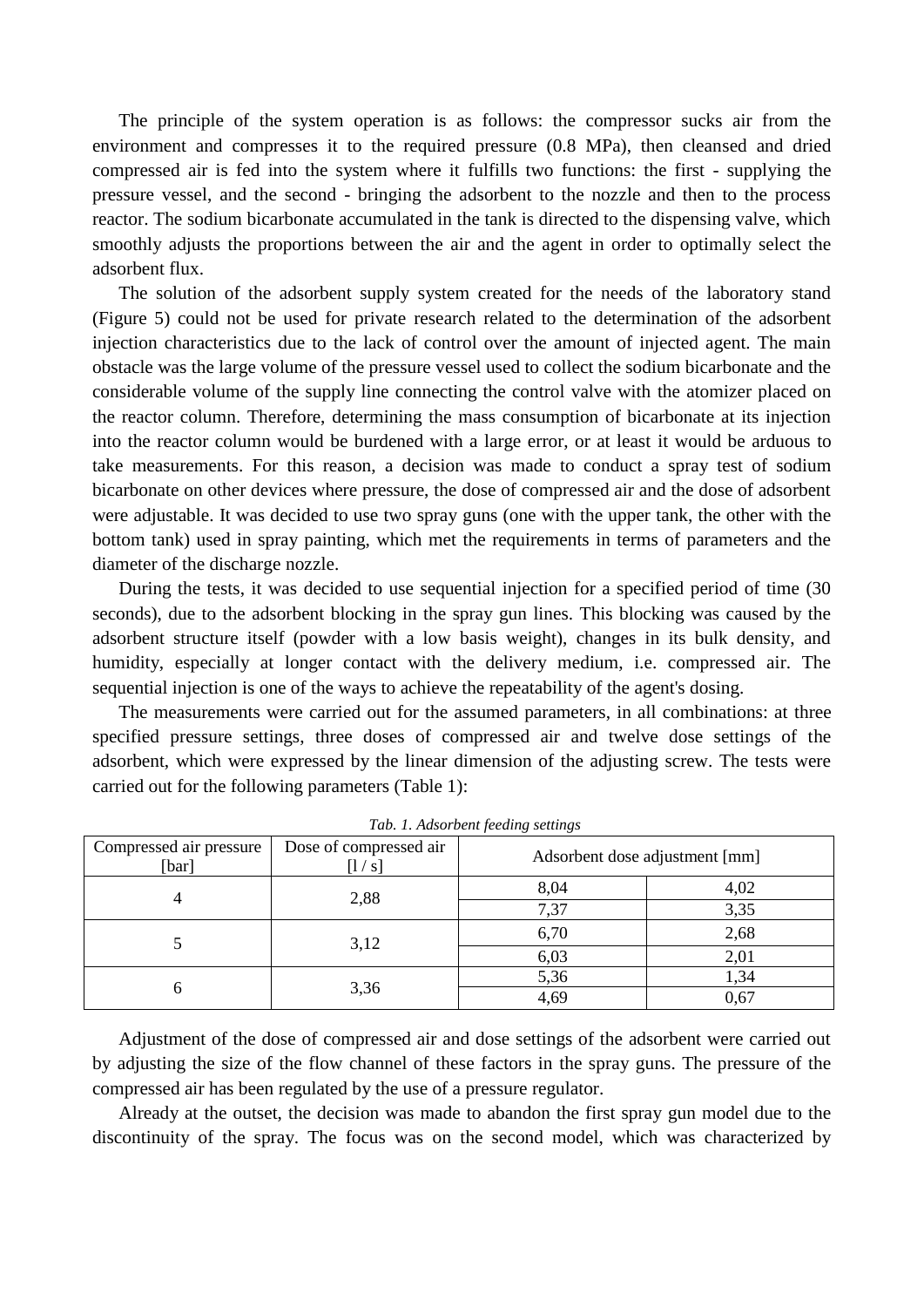smoother administration of the agent and relatively high repeatability of the dose of adsorbent ration during injection.

For each combination, the measurements were repeated three times. The flow of the adsorbent flux was then calculated for them and finally the measurement values were averaged for each input parameter setting.

On the basis of the obtained results, deviations from the arithmetic mean of these values were determined and they were presented on the Gaussian curve (Figure 6). It shows that 75% of the measurements are within 45 grams of the used factor, and thus a range was obtained, which can be effectively regulated by the dose of the adsorbent to be administered.



*Rys. 6. Deviations of the adsorbent wear results against the background of the Gaussian curie*

The characteristics were prepared for all variables settings. Thus, the adsorbent adsorption flow was obtained at a constant pressure, at a constant dose of compressed air and at a constant dose setting of the adsorbent. The next step in the analysis was the selection of functions describing these characteristics.

It was decided to use a polynomial function. In order to select the optimal polynomial degree of flow characteristics, the characteristics for a selected polynomial pressure were set - for a square polynomial and a third-degree polynomial. Then, their deviation errors were determined from the plotted linear function.

This comparison showed that the total sum of these errors is greater when using a square polynomial, and therefore only a third-degree polynomial was used to create further characteristics.

Analysis of the obtained characteristics showed that the highest adsorbent flow, and thus probably the highest efficiency of flue gas desulfurization, is obtained for the compressed air pressure of 5 bar, with its dose setting equal to 2.88 l / s and for setting the adsorbent dose at the level of 5.36 mm pitch of the adjustment screw. The obtained flow for these adjustments is 3.7 g / s and is within the design assumptions for a suitable flow level in the range from 1.4 to 4.2  $\frac{g}{s}$ . Below are presented three characteristics for different constants for the largest received flow (Figure 7-9).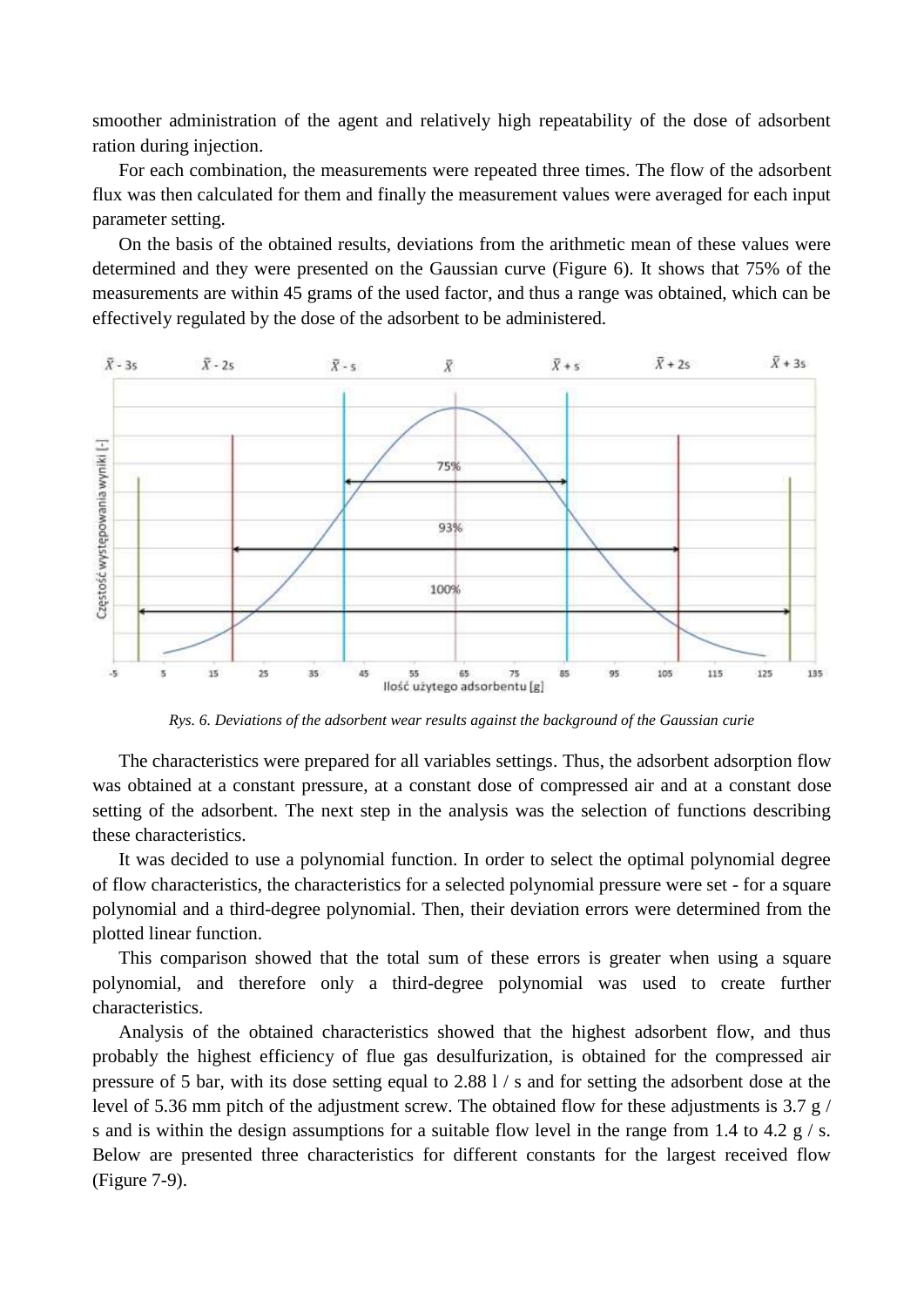

*Fig. 7. Characterization of the adsorbent flow at 5 bar*

The analysis of the graph (Figure 7) shows that for compressed air flows at the level of 2.88 l / s and 3.12 l / s, its flow increases along with the rise in the adsorbent dose, while the increase for a smaller air stream is greater. After reaching the peak values of the examined function, its gradual decrease occurs. For a compressed air flow of 3.36 l/s, the adsorbent flow behaves unstably.



*Fig. 8. Flow characteristics of the adsorbent stream for compressed air flow 2.88 l / s*

The analysis of the graph (Figure 8) shows that as the adsorbent dose increases, its flow increases gradually until the maximum value is reached. This increase is more intense for 5 bar pressure, in which we achieve the maximum flow in the conducted tests. After reaching this value, the flow characteristics are evenly reduced.

The analysis of the graph (Figure 9) shows that for the pressure of 5 bar and 6 bar, along with the increase of the air flow, the adsorbent flow decreases gradually until the minimum value is reached, after which its visible increase takes place. In turn, for a pressure of 4 bar, the situation is reversed.